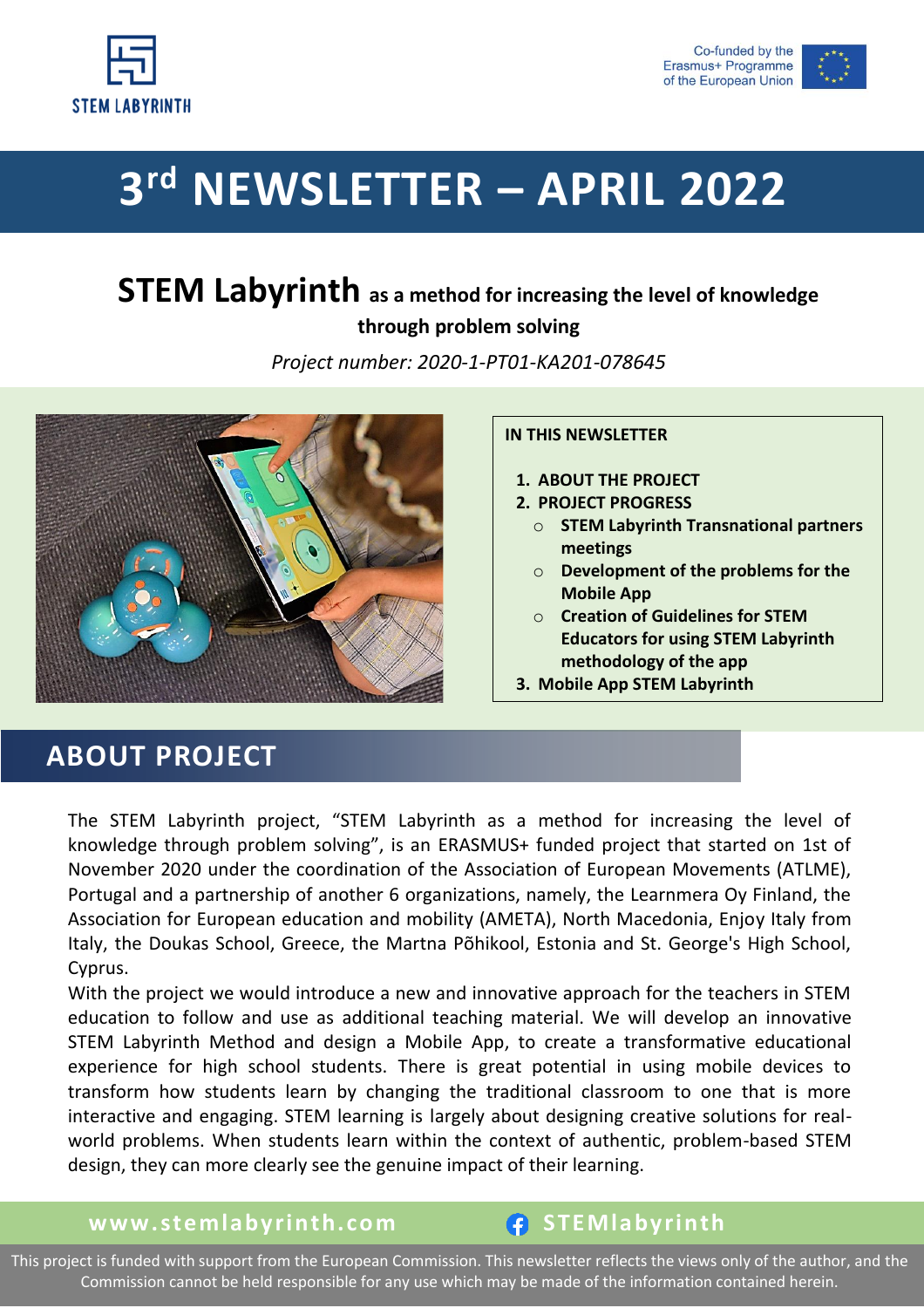

Co-funded by the Erasmus+ Programme of the European Union

# **PROJECT PROGRESS**

### **Second Transnational Project meeting - October 2021**

The Second Transnational Project meeting was held on 9 -10 October 2021 in Larnaca, Cyprus. The partners met for the first time with physical presence and discussed the project activities. This is the period of the project implementation when the first output was developed, and in progress with the second output so the partnership has discussed its implementation, made adjustments to optimize the results, and



made evaluation on the project's progress. The realization of the plan for dissemination was evaluated and further activities were discussed. We discussed the extent to which the outputs are realized and what are the activities to be undertaken in the following period. Another thing on the agenda of the meeting was the role of each organization in filling in the form necessary for the interim report to the National Agency.

### **Third Transnational Project meeting - February 2022**



The Third Transnational Project meeting was held on 18 -19 February 2022 in Skopje, Republic of North Macedonia. The partners met after the one year duration of the project and discussed the project activities. This is the period of the project implementation when the second output is in its final phase, and in progress with the third output so the partnership has discussed its implementation, made adjustments to optimize the results, and made evaluation on the project's progress. The partner organizations have discussed the following: the extent to which the intellectual outputs are

developed, reports by the leaders of the IOs, the number of dissemination activities undertaken by each partner, and discussion on the activities related to management and implementation that will follow. The meeting was very productive and focused on the quality delivery of the Mobile App and its piloting in each partner country.

## **www.stemlabyrinth.com f** STEMlabyrinth

This project is funded with support from the European Commission. This newsletter reflects the views only of the author, and the Commission cannot be held responsible for any use which may be made of the information contained herein.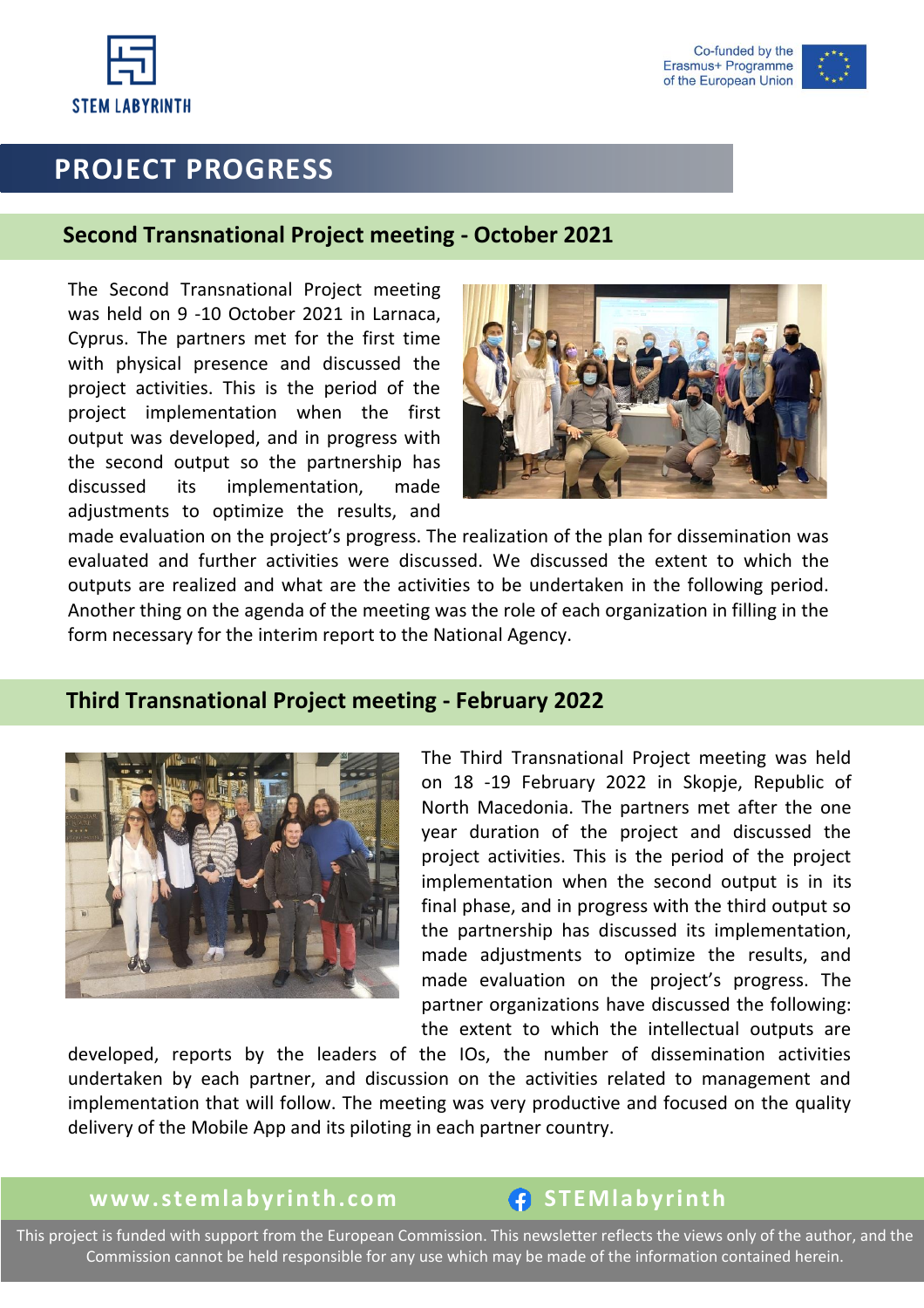



# **PROJECT PROGRESS**

### **Development of the problems for the Mobile App**

STEM learning is largely about designing creative solutions for real-world problems. When students learn within the context of authentic, problem-based STEM design, they can more clearly see the genuine impact of their learning. That kind of authenticity builds engagement, taking students from groans of "When will I ever use this?" to a genuine connection between skills and app. The main output refers to development of Mobile App that would represent a virtual simulator of real-life problems asking learners to tackle a real-world problem and by doing that to gain knowledge through problem solving. At different stages students would be able to get additional hints in the form of pictures, animations, videos etc. that will enable them to move forward in the "Labyrinth" and get out of it with a solved problem.



## **Creation of Guidelines for STEM Educators for using STEM Labyrinth methodology of the app**

Guidelines for using the Mobile App is intended for teachers/educators/STEM administrators who will use this method of teaching in their classroom as curricular or extracurricular activity. It will provide the aims and objectives of the Mobile App, the STEM Labyrinth methodology of getting to the solution of all real-life problems in it, lesson plans and some useful links, resources, and explanations on using different ICT and OER tools. Guidelines will elaborate on all needed basic elements for formulating the methodology for problem solving and aims to create a bridge between theory and practice. The main goal of the guidelines is to describe the STEM Labyrinth methodology used in Mobile app and main steps which will be taken in order to prepare training courses and activities compatible with school education processes and requirements for STEM education, in addition on how to the apply the methodology for activities developing bonds between the schools, community and policymakers.

### **www.stemlabyrinth.com f** STEMlabyrinth

This project is funded with support from the European Commission. This newsletter reflects the views only of the author, and the Commission cannot be held responsible for any use which may be made of the information contained herein.